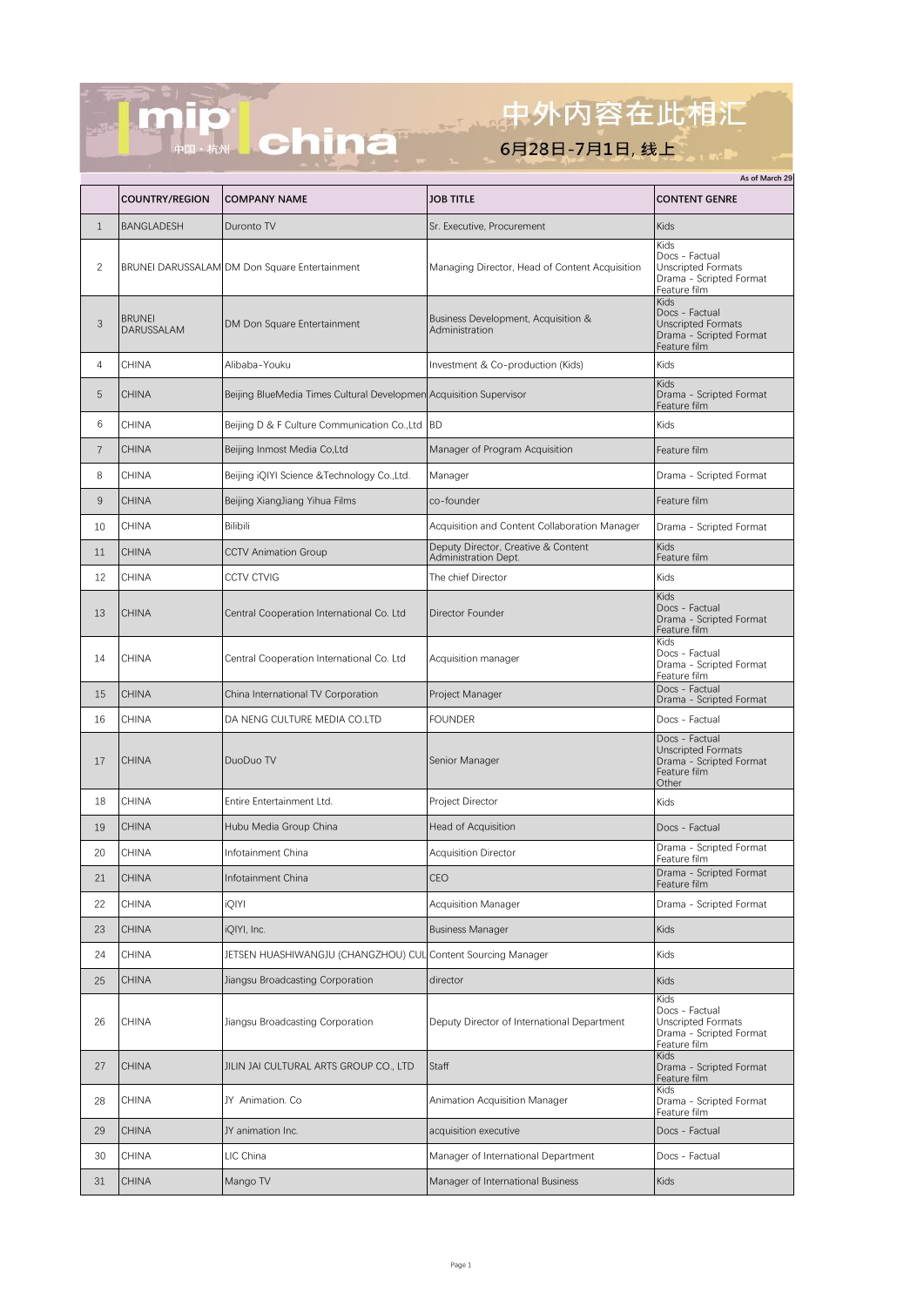

|    | As of March 29        |                                                                              |                                                                    |                                                                                |
|----|-----------------------|------------------------------------------------------------------------------|--------------------------------------------------------------------|--------------------------------------------------------------------------------|
|    | <b>COUNTRY/REGION</b> | <b>COMPANY NAME</b>                                                          | <b>JOB TITLE</b>                                                   | <b>CONTENT GENRE</b>                                                           |
| 32 | CHINA                 | Red Apollo Group                                                             | purchasing manager                                                 | Docs - Factual<br>Unscripted Formats<br>Feature film                           |
| 33 | CHINA                 | Shanghai Senyu Media Co., Ltd.                                               | Director of Acquisitions, Animation                                | <b>Kids</b>                                                                    |
| 34 | CHINA                 | Shanghai Senyu Media Co., Ltd.                                               | Deputy Acquisition Director                                        | Drama - Scripted Format                                                        |
| 35 | <b>CHINA</b>          | shenzhen jingxiu data service Itd                                            | Head of acquisitions                                               | Drama - Scripted Format<br>Feature film                                        |
| 36 | CHINA                 | Shenzhen Tencent Computer Systems Compar Business Manager                    |                                                                    | Drama - Scripted Format                                                        |
| 37 | <b>CHINA</b>          | Sino media communication Ltd                                                 | merchandising manager                                              | <b>Kids</b>                                                                    |
| 38 | CHINA                 | SOHU                                                                         | CONTENT ACQUISITION MANAGER                                        | Kids<br>Docs - Factual<br>Drama - Scripted Format<br>Feature film              |
| 39 | <b>CHINA</b>          | TEAMER INTERNATIONAL MEDIA CO.<br>LIMITED                                    | Director of International Acquisition                              | Drama - Scripted Format<br>Feature film                                        |
| 40 | CHINA                 | Tencent Video                                                                | Animation Acquisition                                              | Kids                                                                           |
| 41 | <b>CHINA</b>          | Universal Full Band Media Co., Itd                                           | Manager Assistant                                                  | Docs - Factual<br>Drama - Scripted Format<br>Feature film                      |
| 42 | CHINA                 | Universal Full Band Media Co., Itd                                           | General Manager                                                    | Docs - Factual<br>Drama - Scripted Format<br>Feature film                      |
| 43 | <b>CHINA</b>          | Wing Sight Culture & Media Co., Ltd.                                         | Senior Business Manager                                            | <b>Kids</b><br>Docs - Factual<br>Drama - Scripted Format<br>Feature film       |
| 44 | CHINA                 | Wuhan Yuanlai Educational Distribution Comp International Acquistion Manager |                                                                    | Kids<br>Docs - Factual                                                         |
| 45 | <b>CHINA</b>          | YOUKU                                                                        | Head of International Acquisition & IP Investment,<br>Kids Content | Kids                                                                           |
| 46 | <b>FRANCE</b>         | Groupe M6                                                                    | <b>Acquisition Officer</b>                                         | Kids<br>Unscripted Formats                                                     |
| 47 | <b>HONG KONG</b>      | Apple. Inc.                                                                  | <b>Business Lead</b>                                               | No Genre                                                                       |
| 48 | <b>HONG KONG</b>      | CHEERS MEDIA                                                                 | Senior Director                                                    | Kids<br>Docs - Factual<br>Drama - Scripted Format<br>Feature film<br>Other     |
| 49 | <b>HONG KONG</b>      | Henry Advertising & Marketing Ltd.                                           | President                                                          | Docs - Factual<br>Feature film                                                 |
| 50 | <b>INDIA</b>          | MX Player                                                                    | Senior Manager                                                     | Drama - Scripted Format                                                        |
| 51 | <b>INDIA</b>          | Zee Entertainment Enterprises Limited                                        | Senior Vice President - Content Co-productions                     | Kids<br>Docs - Factual<br><b>Unscripted Formats</b><br>Drama - Scripted Format |
| 52 | <b>INDIA</b>          | Zee Entertainment Enterprises Limited                                        | Chief Business Officer - Zee Plus                                  | Kids<br>Docs - Factual<br>Unscripted Formats<br>Drama - Scripted Format        |
| 53 | <b>INDONESIA</b>      | PT Satuvisi Abadi                                                            | Head of Acquisition                                                | Kids<br>Drama - Scripted Format                                                |
| 54 | <b>INDONESIA</b>      | PT Satuvisi Abadi                                                            | Head of Acquisition                                                | Kids<br>Drama - Scripted Format                                                |
| 55 | <b>INDONESIA</b>      | Vidio                                                                        | <b>SVOD Licensing Manager</b>                                      | <b>Kids</b><br>Drama - Scripted Format<br>Feature film                         |
| 56 | JAPAN                 | $E.X.N$ K.K.                                                                 | producer                                                           | Kids<br>Unscripted Formats<br>Feature film                                     |
| 57 | <b>JAPAN</b>          | Netflix                                                                      | Kids&Family Business Partnerships & Acquisitions                   | <b>Kids</b>                                                                    |
| 58 | <b>JAPAN</b>          | TAKESHOBO Co., Ltd                                                           | <b>Acquisition Manager</b>                                         | Docs - Factual<br>Drama - Scripted Format<br>Feature film                      |
| 59 | <b>JAPAN</b>          | TBS (Tokyo Broadcasting System)                                              | Manager                                                            | <b>Kids</b><br>Unscripted Formats<br>Drama - Scripted Format<br>Feature film   |
| 60 | <b>JAPAN</b>          | Trans World Associates, Inc.                                                 | President                                                          | Drama - Scripted Format<br>Feature film                                        |
| 61 | LATVIA                | Helio Media                                                                  | Head of local content production department                        | Unscripted Formats                                                             |
| 62 | <b>MALAYSIA</b>       | Astrp                                                                        | Content Brand Manager                                              | Unscripted Formats<br>Drama - Scripted Format                                  |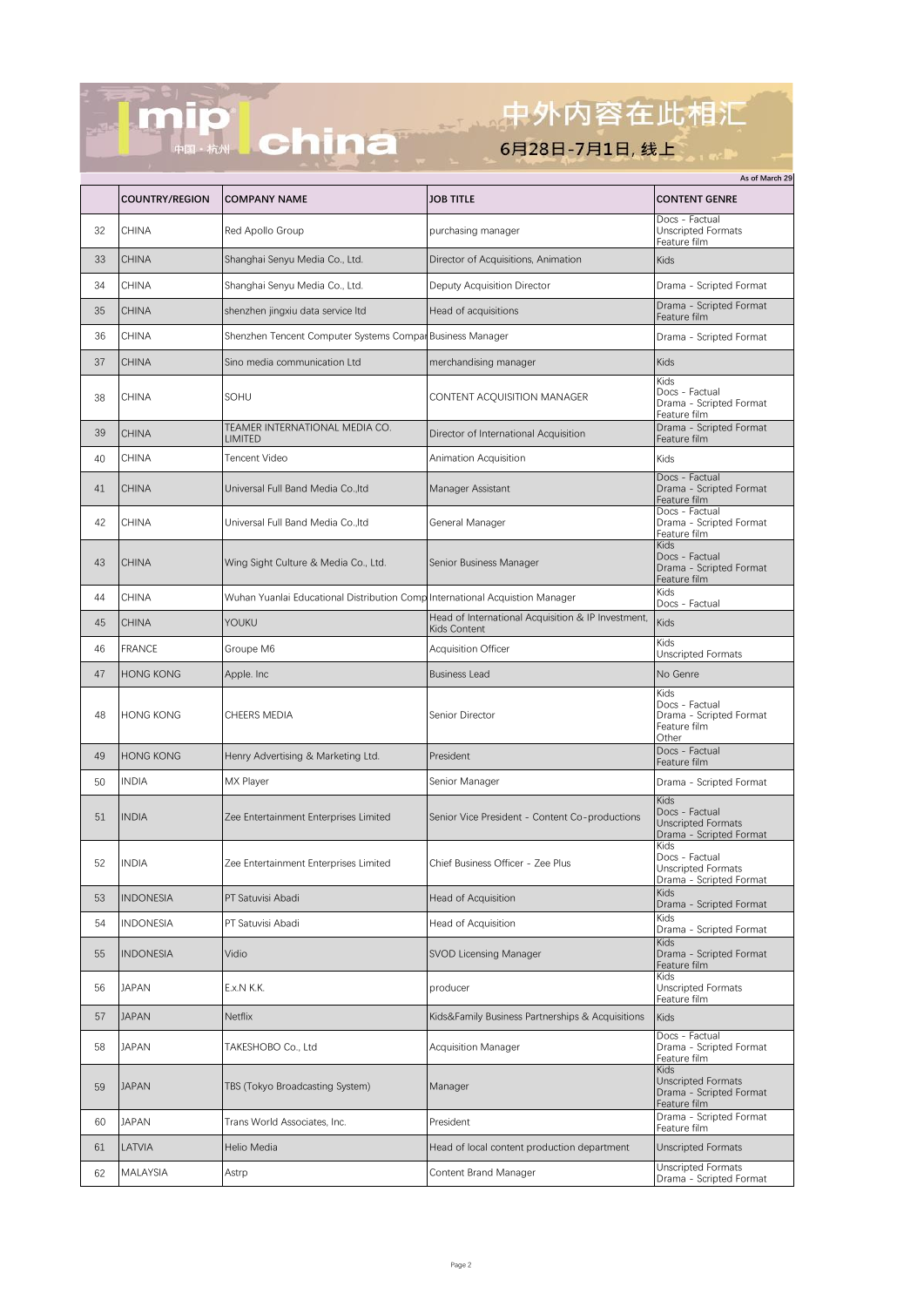

ar<br>Historia

|    |                                |                                                    |                                         | As of March 29                                                                                                             |
|----|--------------------------------|----------------------------------------------------|-----------------------------------------|----------------------------------------------------------------------------------------------------------------------------|
|    | <b>COUNTRY/REGION</b>          | <b>COMPANY NAME</b>                                | <b>JOB TITLE</b>                        | <b>CONTENT GENRE</b>                                                                                                       |
| 63 | <b>MALAYSIA</b>                | MEASAT Broadcast Network Systems Sdn Bhd Associate |                                         | <b>Kids</b><br>Docs - Factual<br><b>Unscripted Formats</b><br>Drama - Scripted Format<br>Feature film<br>Other             |
| 64 | MALAYSIA                       | TM                                                 | <b>AGM Content</b>                      | Feature film                                                                                                               |
| 65 | <b>PAKISTAN</b>                | Paragon Production (Pvt.) Ltd.                     | Head of International syndication       | Drama - Scripted Format<br>Feature film                                                                                    |
| 66 | <b>PHILIPPINES</b>             | Viva Communications, Inc.                          | Head of Licensing and Acquisitions      | Drama - Scripted Format<br>Feature film                                                                                    |
| 67 | RUSSIAN FEDERATION IVI.ru      |                                                    | Head of kids content                    | <b>Kids</b>                                                                                                                |
| 68 | <b>SINGAPORE</b>               | Inflight Inc Pte Ltd                               | Senior Vice President                   | Kids<br>Drama - Scripted Format<br>Feature film                                                                            |
| 69 | <b>SINGAPORE</b>               | Mediacorp                                          | Commissioning Editor                    | Drama - Scripted Format                                                                                                    |
| 70 | <b>SINGAPORE</b>               | Paramount Global                                   | Senior Manager (Multi-platform Content) | Kids                                                                                                                       |
| 71 | SINGAPORE                      | StarHub Ltd                                        | Senior Manager, Content                 | <b>Unscripted Formats</b><br>Drama - Scripted Format                                                                       |
| 72 | <b>SINGAPORE</b>               | <b>VIACOMCBS Asia</b>                              | Vice President. Brands VIACOMCBS        | Kids<br>Feature film                                                                                                       |
| 73 | <b>SINGAPORE</b>               | WarnerMedia APAC - Kids and Family                 | Head of Acquisitions & Co-Productions   | <b>Kids</b>                                                                                                                |
| 74 | <b>SINGAPORE</b>               | WarnerMedia Entertainment APAC                     | Director                                | Kids                                                                                                                       |
| 75 | <b>SOUTH KOREA</b>             | <b>AK Entertainment</b>                            | <b>CEO</b>                              | <b>Kids</b><br>Docs - Factual<br>Drama - Scripted Format<br>Feature film                                                   |
| 76 | <b>SOUTH KOREA</b>             | Kim Media                                          | President                               | Docs - Factual<br><b>Unscripted Formats</b><br>Drama - Scripted Format<br>Feature film                                     |
| 77 | <b>SPAIN</b>                   | Arait Multimedia                                   | <b>CEO</b>                              | <b>Kids</b><br>Docs - Factual<br>Drama - Scripted Format                                                                   |
| 78 | <b>TAIWAN</b>                  | LiTV                                               | Content Manager                         | Kids<br>Drama - Scripted Format<br>Feature film                                                                            |
| 79 | <b>TAIWAN</b>                  | MUSE COMMUNICATION CO., LTD.                       | Acquisition                             | <b>Kids</b><br>Feature film                                                                                                |
| 80 | THAILAND                       | Mono Streaming Company Limited                     | Senior Acquisition Officer              | Kids<br>Docs - Factual<br><b>Unscripted Formats</b><br>Drama - Scripted Format<br>Feature film                             |
| 81 | <b>THAILAND</b>                | Next Step                                          | <b>Managing Director</b>                | <b>Kids</b><br>Docs - Factual                                                                                              |
| 82 | THAILAND                       | True Digital Group                                 | <b>Content Acquisition Manager</b>      | Kids<br>Docs - Factual<br>Drama - Scripted Format                                                                          |
| 83 | TURKEY                         | Kanal 7 (Hayat Gorsel Yayincilik A.S.)             | <b>Acquisition Assistant</b>            | Docs - Factual<br>Unscripted Formats<br>Drama - Scripted Format<br>Feature film                                            |
| 84 | TURKEY                         | Kanal7 (Hayat Gorsel Yayincilik A.S)               | Deputy General Manager                  | Docs - Factual<br><b>Unscripted Formats</b><br>Drama - Scripted Format<br>Feature film                                     |
| 85 | <b>TURKEY</b>                  | <b>TRT</b>                                         | <b>Trend Consultant</b>                 | <b>Kids</b><br>Docs - Factual<br><b>Unscripted Formats</b><br>Drama - Scripted Format<br>Feature film<br>Other<br>No Genre |
| 86 | TURKEY                         | Turkish Radio and Television Corporation           | <b>Content Consultant</b>               | Kids<br>Docs - Factual<br><b>Unscripted Formats</b><br>Drama - Scripted Format<br>Feature film<br>Other                    |
| 87 | <b>UKRAINE</b>                 | StarLightMedia                                     | Head of International Co-Production     | Docs - Factual<br><b>Unscripted Formats</b><br>Drama - Scripted Format                                                     |
| 88 | UNITED ARAB<br><b>EMIRATES</b> | Urdu1 TV                                           | Founder & CEO                           | Drama - Scripted Format<br>Feature film                                                                                    |
| 89 | UNITED KINGDOM                 | Noor Play                                          | <b>Acquisition Manager</b>              | <b>Kids</b><br>Docs - Factual<br>Drama - Scripted Format<br>Feature film                                                   |